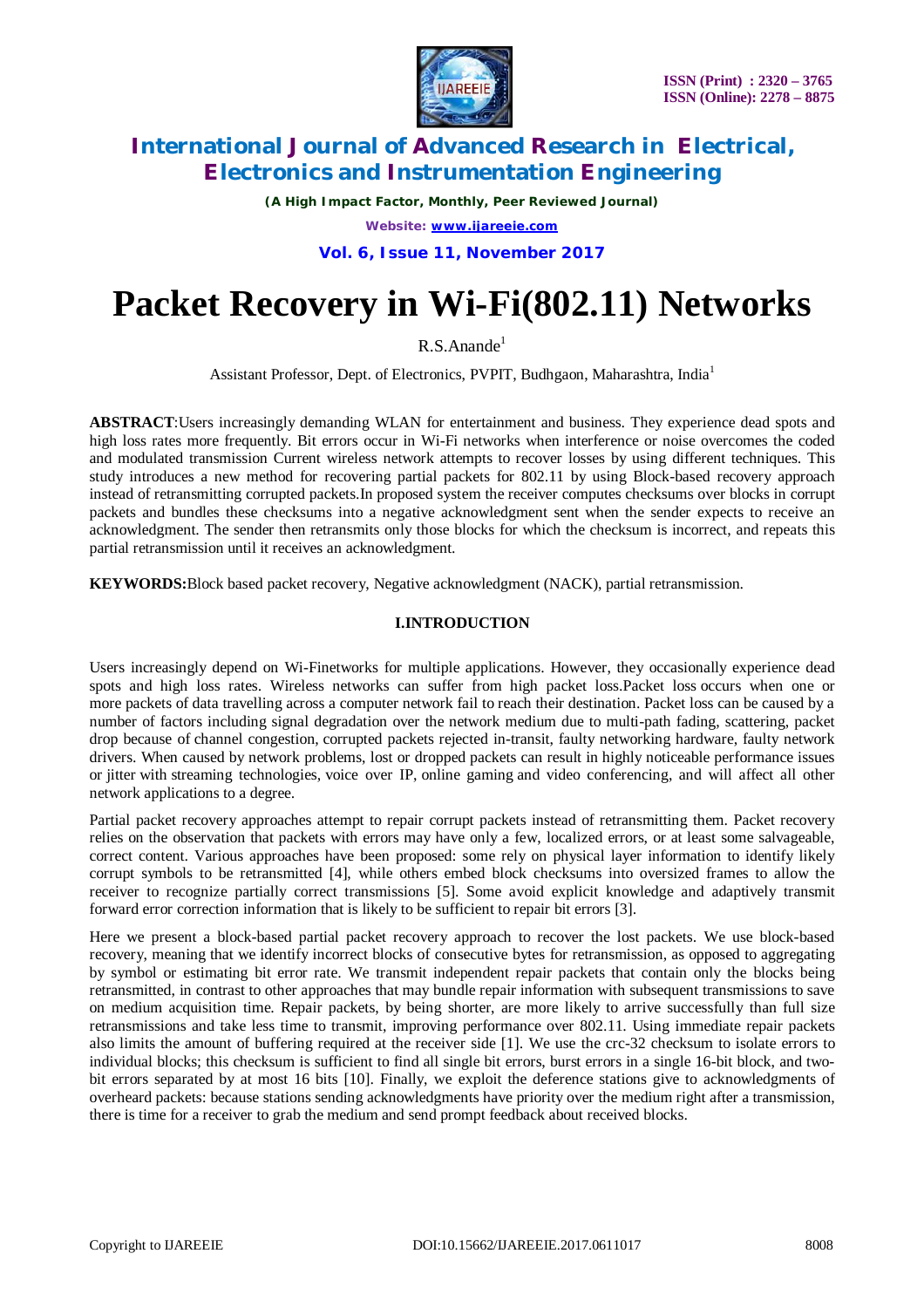

*(A High Impact Factor, Monthly, Peer Reviewed Journal)*

*Website: [www.ijareeie.com](http://www.ijareeie.com)*

#### **Vol. 6, Issue 11, November 2017**

### **II.LITERATURE SURVEY**

Partial packet recovery protocols attempt to repair corrupted packets instead of retransmitting them in their entirety. In this chapter, we discuss some of the commonly used packet recovery techniques. Also, we discuss the work done in past years for packet recovery schemes. In this section, we classify various wireless error recovery protocols.

In Block Checksum method when transmissions fail, receiver start recovery by sending feedback about corrupted blocks based on the per-block checksums transmitted with original data packets. Acknowledgment frames can be extended to include feedback to help error recovery protocols. Seda [12] is a recovery mechanism designed for data streaming in wireless sensor networks. In Seda, a sender divides each packet into blocks and encodes each block with a one byte sequence number and a (one-byte) CRC-8 for error detection. A receiver, after receiving several packets, will test the block-level CRC-8's for packets that fail the CRC-32 and request retransmission of those blocks.FRJ [5] uses jumbo frames to increase wireless link capacity. Each jumbo frame comprises 30 segments and each segment has its own CRC checksum. The receivers can check these segment checksums to perform partial retransmissions when the segments are corrupted. FRJ uses both MAC-layer ACKs and its own ACKs. FRJ sends its own ACKs after 100 ms or 64 received frames.

Forward error correction is veryadvantageous to error recovery because they do not require explicit information about error locations. ZipTx [3] uses a two-round forward error correction mechanism to repair corrupted packets. In the first phase, the transmitter sends a small number of Reed-Solomon bits for a corrupted packet, depending on the feedback received by the receiver. If the receiver still cannot recover the corrupted packets using these parity bits, the transmitter sends more parity bits in the second round. If both rounds fail, the receiver requests a retransmission of the whole packet. To reduce the number of feedback frames, ZipTx receivers accumulate feedback information to be transmitted after receiving eight packets or after a timeout. Although ZipTx [3] increases throughput, it may also increase recovery latency. This is because it disables MAC layer retransmission and generates its own ACKs for a group of packets in the driver. As a result, the delay for the recovered packets may be significantly higher than that of the retransmitted native 802.11 packets.

Wireless transmission systems can employ multiple spatial diverse receive antennas. Since the signals are propagated through slightly different paths, the likelihood is that signal will not suffer the same level of attenuation or multi-path effect. Signals from these diverse radio antennas can be combined to improve signal integrity. There are two ways to realize spatial diversity. The first one is known as MIMO [15], which requires both the sender and receiver have multiple antennas. The second one is known as cooperative communication or virtual MIMO. The requirement for cooperative communication is somewhat released that the sender can choose one or more relays to help it transmit the data. Most of these works is purely theoretical with no system implementation or experimental results. And the main difficulty is that those proposals are based on tight synchronization between terminals. So practically, systems exploiting spatial diversity are MIMO, requiring multiple antennas, which is infeasible in some applications such as wireless mobile networks.

Error recovery protocols can benefit from physical layer information beyond the best guess at the received symbol, although most commercial 802.11 cards do not expose such extra information. PPR [4] requests retransmissions of only those symbols that are likely corrupted. Driven by per-bit confidence from the PHY Layer, SOFT [2] combines several received versions of a corrupted frame to produce a correct frame. To repair packets sent to an AP, several APs share bit confidence over a wired link. To repair packets sent to a client, the client combines per-bit confidence from a corrupted transmission and one or more retransmissions.

#### **III.PROPOSED METHODOLOGY AND DISCUSSION**

In this section, we present an overview of the proposed scheme, describe how it achieves the key design goals of a practical partial packet recovery scheme, and justify the choices of block-based recovery and the crc-32 checksum computation.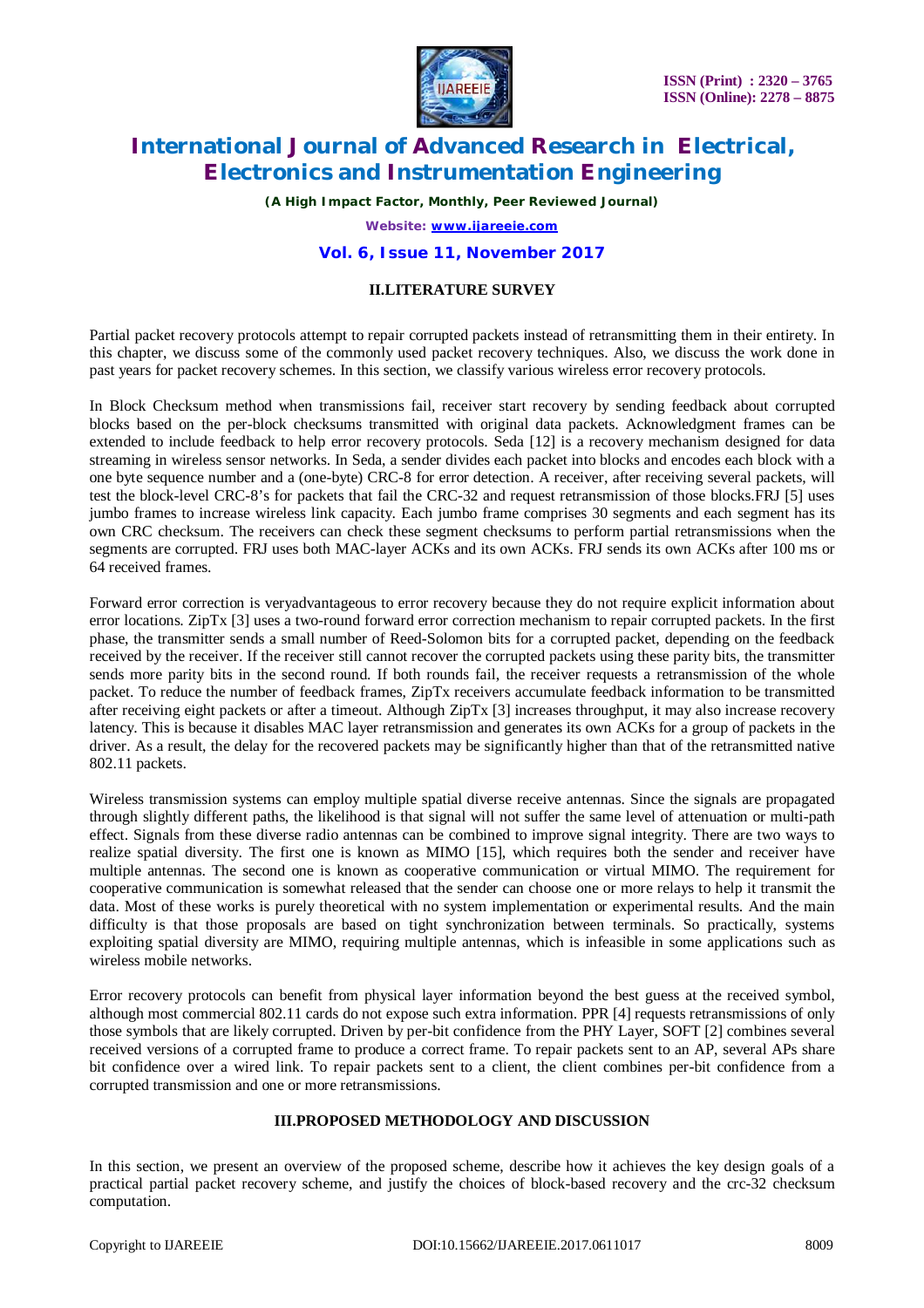

*(A High Impact Factor, Monthly, Peer Reviewed Journal)*

*Website: [www.ijareeie.com](http://www.ijareeie.com)*

#### **Vol. 6, Issue 11, November 2017**

Figure 1 presents an overview of the proposed protocol, compared to 802.11. When a receiver device receives a frame with errors, it divides the frame into 64-byte blocks (the last block may be smaller) and computes a separate checksum for each block. Then it replies to the transmitter with a NACK that includes these checksums. It saves the corrupted original packet in a buffer, waiting for the sender to transmit correct blocks. This negative acknowledgment is sent when the transmitter expects to receive a positive acknowledgment.



Figure 1: Retransmission policy of 802.11 and proposed scheme

Transmitter will then match the receiver-supplied checksums to those of the original transmission and send a repair packet with only those blocks of the original transmission that was corrupted [1]. Once the repair packet is received correctly, the receiver sends a normal 802.11 ACK. Unmodified senders will treat the negative acknowledgment as garbage and retransmit as normal. Unmodified receivers will fail to transmit a NACK, and cause a sender to retransmit after timeout [1]. At very low transmission rate, the NACK for a large packet may be longer than other stations expect to defer to the acknowledgment if it does; we rely on carrier sense to inhibit collisions with the end of the NACK.

The cases when packets of proposed systems are lost are straightforward. If a NACK is lost, the transmitter will retransmit the packet as in 802.11. If this retransmission has errors, the receiver will send another NACK. If a repair packet is lost or received with errors, the receiver will transmit nothing. One could alter the protocol to send an abridged NACK to recover correct blocks from errored repair packets, but we expect minimal gain from the added complexity.

As shown in Figure1 SIFS (Short Interframe Space), is the small time interval between the data frame and its acknowledgment. SIFS are found in IEEE 802.11 networks. They are used for the highest priority transmissions enabling stations with this type of information to access the radio link first. This value is fixed per PHY and is calculated in such a way that transmitting station will be able to switch back to receive mode and be capable of decoding the incoming packets. Examples of information which will be transmitted after the SIFS has expired include the acknowledgement (ACK) and the Clear to Send (CTS) messages. The SIFS in IEEE 802.11 are defined to be the smallest of all Interframe spaces (IFS). SIFS duration is a constant value and it depends on the amendments. For IEEE 802.11b/g SIFS is 10µs and for IEEE 802.11a SIFS is 16 µs [8].

To generate NACK, the receiver computes block checksums for corrupted frames. Due to hardware limitations, the block size should be a multiple of 32 bytes. We use 64 bytes as the block size. Larger blocks increase computation efficiency and reduce NACKs, while smaller blocks are parsimonious with repair bytes [1].

For some transmission rates, a NACK uses more airtime than a MAC ACK, which may cause problems in the presence of hidden terminals. The size of an ACK frame is only 14 bytes. A NACK frame, based on 64-byte blocks, is at most 96 bytes longer than an ACK frame. A hidden terminal of the receiver may hear from the transmitter the network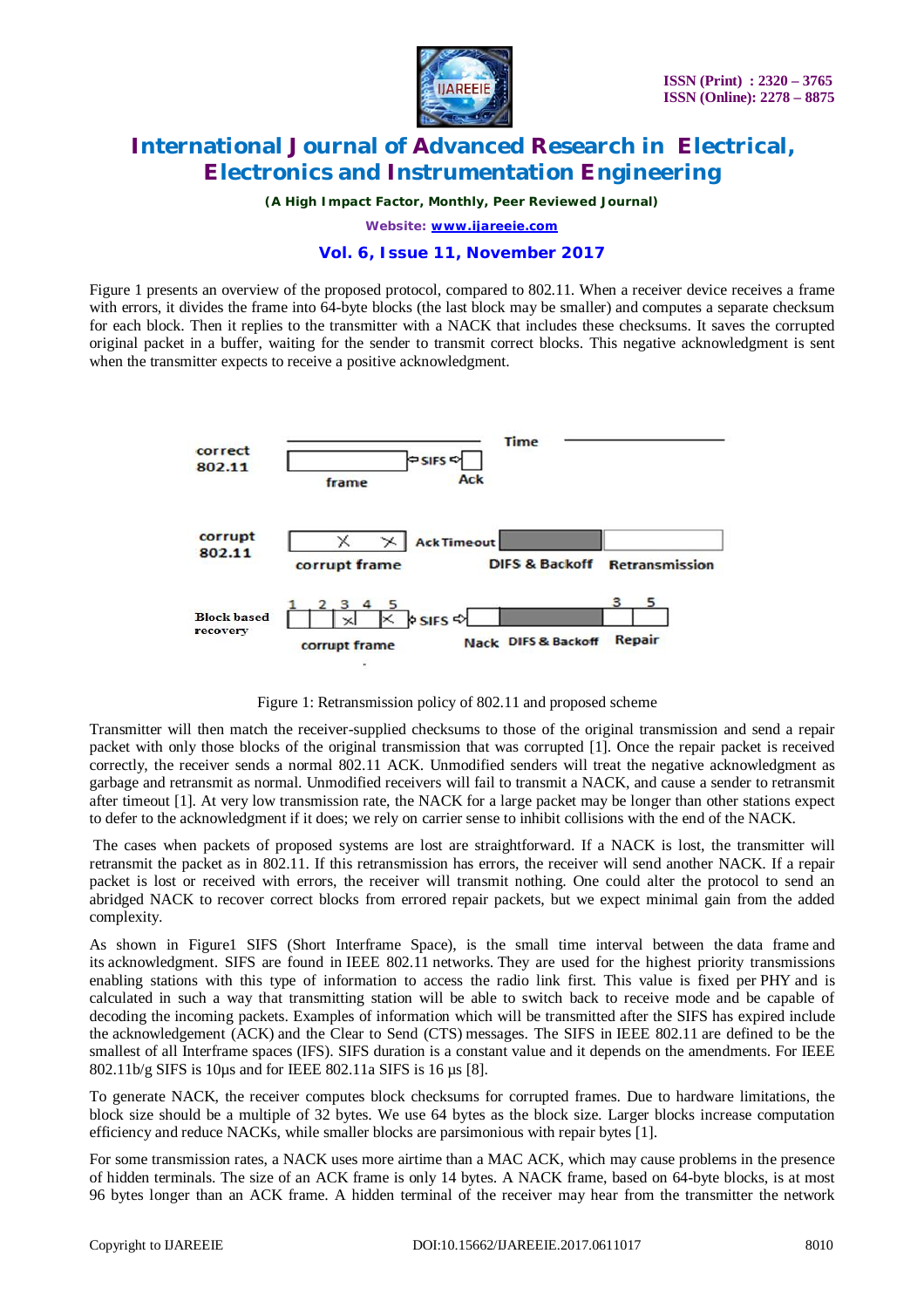

*(A High Impact Factor, Monthly, Peer Reviewed Journal)*

*Website: [www.ijareeie.com](http://www.ijareeie.com)*

#### **Vol. 6, Issue 11, November 2017**

allocation vector (NAV) and the earliest time it can start its own transmission is DIFS, 50  $\mu$ s for 802.11b/g, after the end of NAV. There will be no collision when NACK's bit rate is higher than 12 Mbps. Otherwise, a transmission from the hidden terminal may collide with our NACK frames, which causes the retransmission of the whole packet. Preliminary experiments on a hidden terminal topology indicate that even in this scenario, enabling proposed scheme can increase overall throughput.

After a transmitter gets a NACK, it compares the received block checksums with the computed checksums and decides which block to retransmit inside a repair packet. We always retransmit the first block of a packet, which contains the important headers of various layers.

### **IV. RESULT AND DISCUSSION**

We have used two platforms namely GCC Compiler [7] and WireShark [6]. In our scheme we have captured the packets in three different environments using Wireshark tool. The files which we have captured from the Wireshark platform are simulated and their results are as follows.



Fig. 2Results obtained after simulating first packet capture file



Fig. 3Results obtained after simulating second packet capture file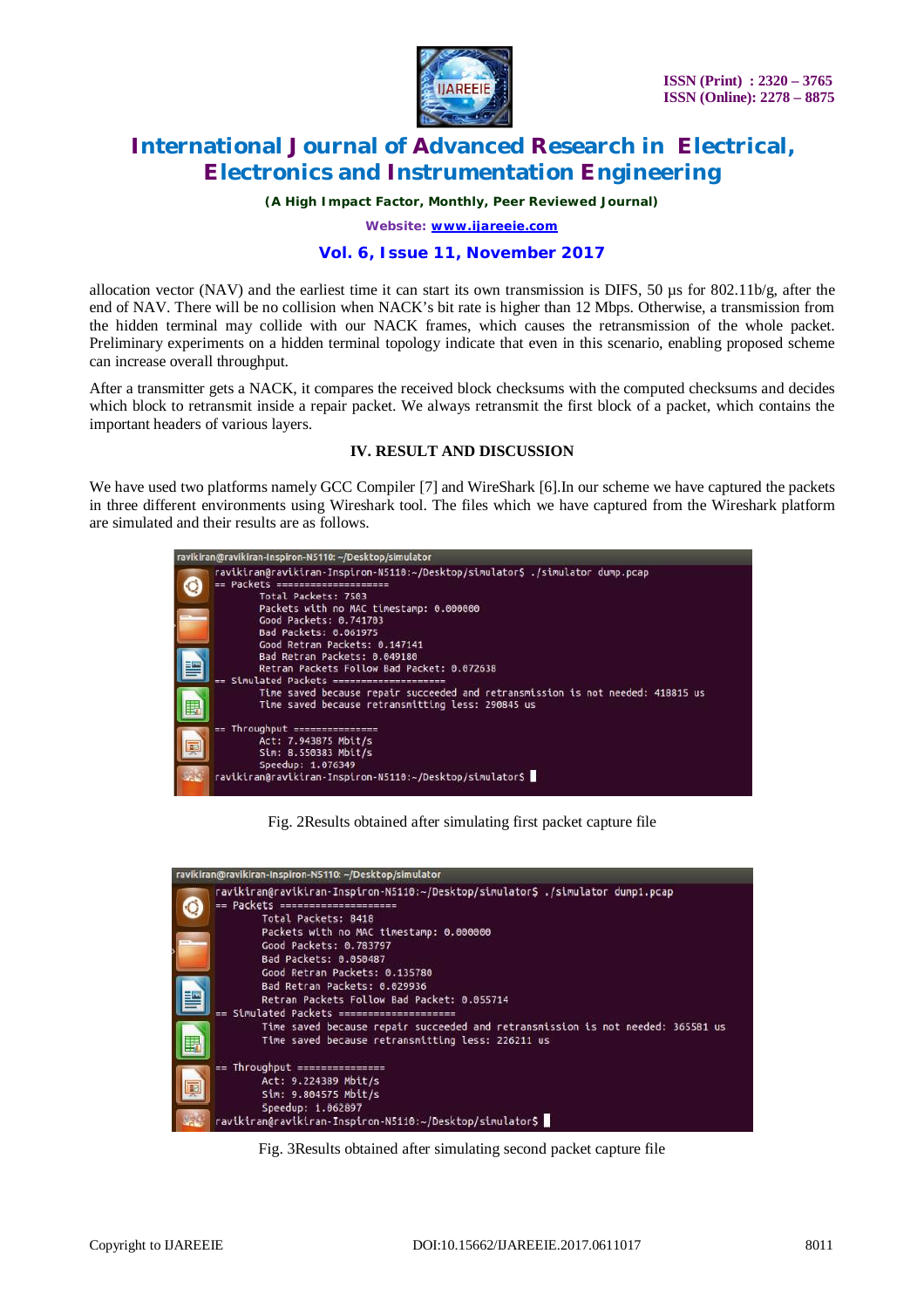

*(A High Impact Factor, Monthly, Peer Reviewed Journal)*

*Website: [www.ijareeie.com](http://www.ijareeie.com)*

**Vol. 6, Issue 11, November 2017**

| ravikiran@ravikiran-Inspiron-N5110: ~/Desktop/simulator                                                                                                                                                                                                                                                                                                                                               |  |
|-------------------------------------------------------------------------------------------------------------------------------------------------------------------------------------------------------------------------------------------------------------------------------------------------------------------------------------------------------------------------------------------------------|--|
| ravikiran@ravikiran-Inspiron-N5110:~/Desktop/simulator\$ ./simulator dump2.pcap<br>== Packets =====================<br>Total Packets: 8654<br>Packets with no MAC timestamp: 0.000000<br>Good Packets: 0.788999<br>Bad Packets: 0.042293<br>Good Retran Packets: 0.134735<br>Bad Retran Packets: 0.033973<br>Retran Packets Follow Bad Packet: 0.051421<br>== Simulated Packets ===================== |  |
| Time saved because repair succeeded and retransmission is not needed: 285361 us<br>Time saved because retransmitting less: 206788 us                                                                                                                                                                                                                                                                  |  |
| Throughput ================<br>$= -$<br>Act: 9.526756 Mbit/s<br>Sim: 10.019896 Mbit/s<br>Speedup: 1.051764<br>ravikiran@ravikiran-Inspiron-N5110:~/Desktop/simulator\$                                                                                                                                                                                                                                |  |

Fig .4Results obtained after simulating third packet capture file

The results obtained after simulating the captured files are compared in terms of throughput as shown below:



Fig .5 : Comparison between Wi-Fi and proposed scheme in terms of throughput

### **V .CONCLUSION**

In this thesis, we have studied how to recover the lost packets using the block based packet recovery scheme. This scheme divides the errored packet into number of blocks and sends only that block which has errors. We design, simulate, and evaluate a block based practical partial packet recovery protocol for 802.11 wireless networks. This scheme is advantageous as:

- It reduces recovery latency,
- It increase throughput

As compared to other available techniques.

The simulation results show that this scheme increase throughput of system compared to existing techniques which reflect superiority of our scheme over others.